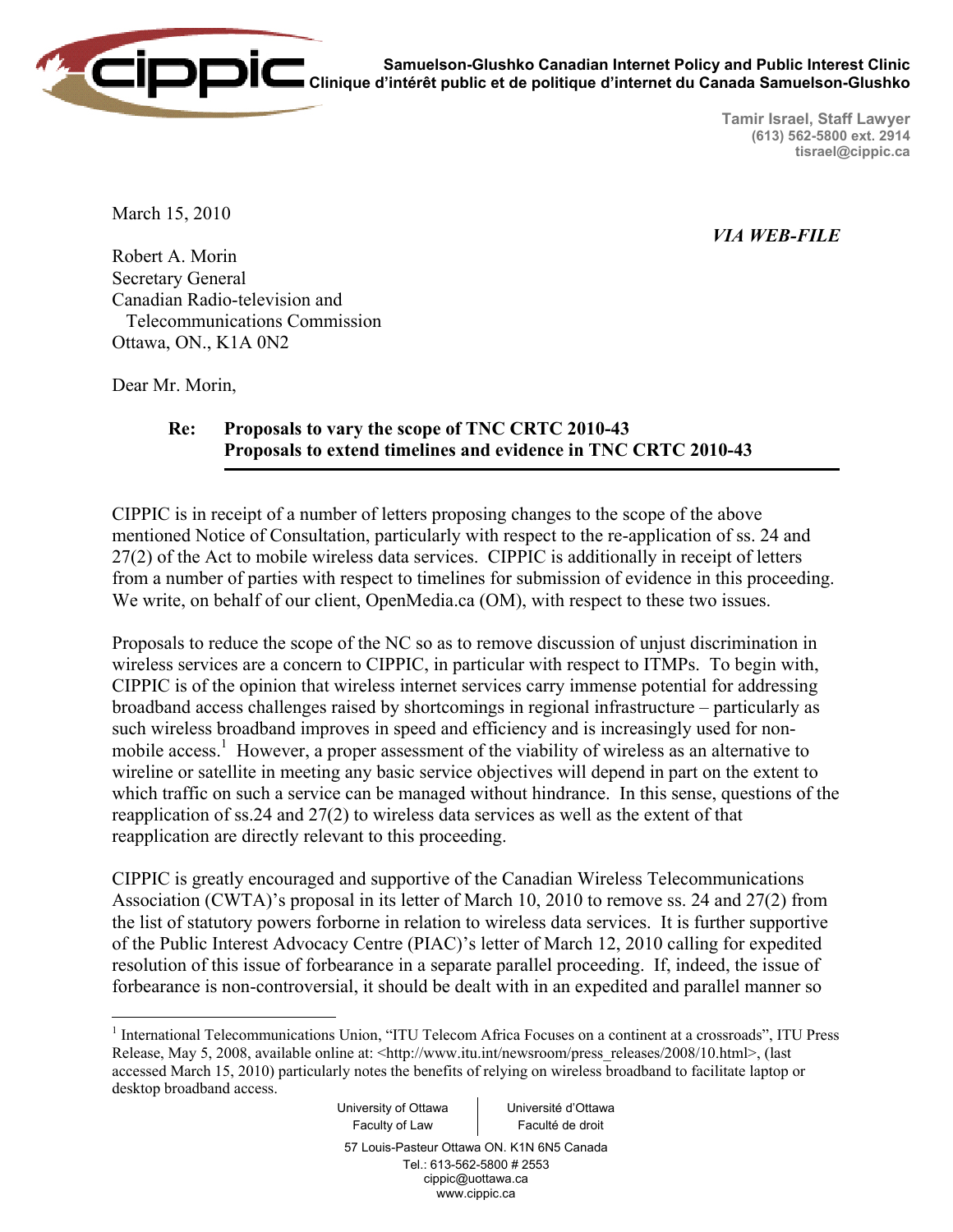as not to needlessly divert resources from the main issue of the NC. CIPPIC believes, however, that some clarification may be in order on a number of issues arising from attempts to narrow the scope of TNC CRTC 2010-43 in this manner.

First, as noted above, discriminatory management of wireless data traffic is a salient concern to a proper assessment of the viability of wireless as a means of achieving access objectives. Any adjustment of the scope of 2010-43 should not preclude discussions of the policy implications of relying on throttled or otherwise discriminatory (whether justly or not) wireless services in meeting access objectives.

That being said, it may be appropriate to address the actual question of forbearance in an expedited and parallel proceeding. CIPPIC wishes to note, however, its view that the framework for assessing ITMPs under s. 27(2) is that set out in Telecom Regulatory Policy CRTC 2009-657. It is our assumption that, once s. 27(2) is reapplied, its application to traffic management of wireless data services will be informed by this same analytical framework. While the application of this framework to specific factual circumstances may be controversial, recognizing its role in resolving wireless ITMP issues under s. 27(2) should not be so. Given that the 2009-657 framework is an *ex post*, complaints driven process, merely affirming that it will guide the application of s. 27(2) to wireless data services will not raise any of these more controversial, fact-specific issues and in addition will put in place the consistent and technologically neutral regulatory approach to traffic management envisioned by TRP CRTC 2009-657. $^2$  Indeed, as noted by CIPPIC in TPN CRTC 2008-19, rural access for services such as satellite may very well raise specific challenges that justify different sorts of traffic management than would be reasonably acceptable elsewhere.

Third, CIPPIC reiterates that any consideration of forbearance should ideally be expedited and parallel to the existing TNC CRTC 2010-43, so that parties can proceed with the certainty that any wireless services relied upon in that proceeding will not unjustly discriminate against users. An expedited procedure dealing with any non-controversial aspects of forbearance should not be problematic. If any controversial issues relating to the application of ss. 24 and 27(2) remain and cannot be addressed through an expedited process of this nature, these, too, should be addressed within a reasonable period of time.

With respect to timelines, CIPPIC is in receipt of PIAC's letter dated March 12, 2010 and is fully supportive of the request in that letter. The absence of interrogatory responses and confusion over the scope of the proceeding has created uncertainty, in particular with respect to what evidence need be prepared. CIPPIC proposes that PIAC's adjustments to the timeline be adopted.

It further asks that parties be given a second opportunity to provide evidence prior to the second round of interrogatories currently detailed at para. 41 of the Notice. A second evidentiary deadline set for June 15, 2010, will ensure a full and well-tested record – it will provide additional time to prepare evidence and it will permit parties to respond to evidence from interrogatories with counter evidence. It will additionally have no impact on existing timelines, as it will leave plenty of time for parties to assess new evidence and address any concerns it may raise in the second round of interrogatories currently set for July 6, 2010 (see para. 41). CIPPIC

<sup>&</sup>lt;sup>2</sup> See Telecom Regulatory Policy CRTC 2009-657 at para. 115.